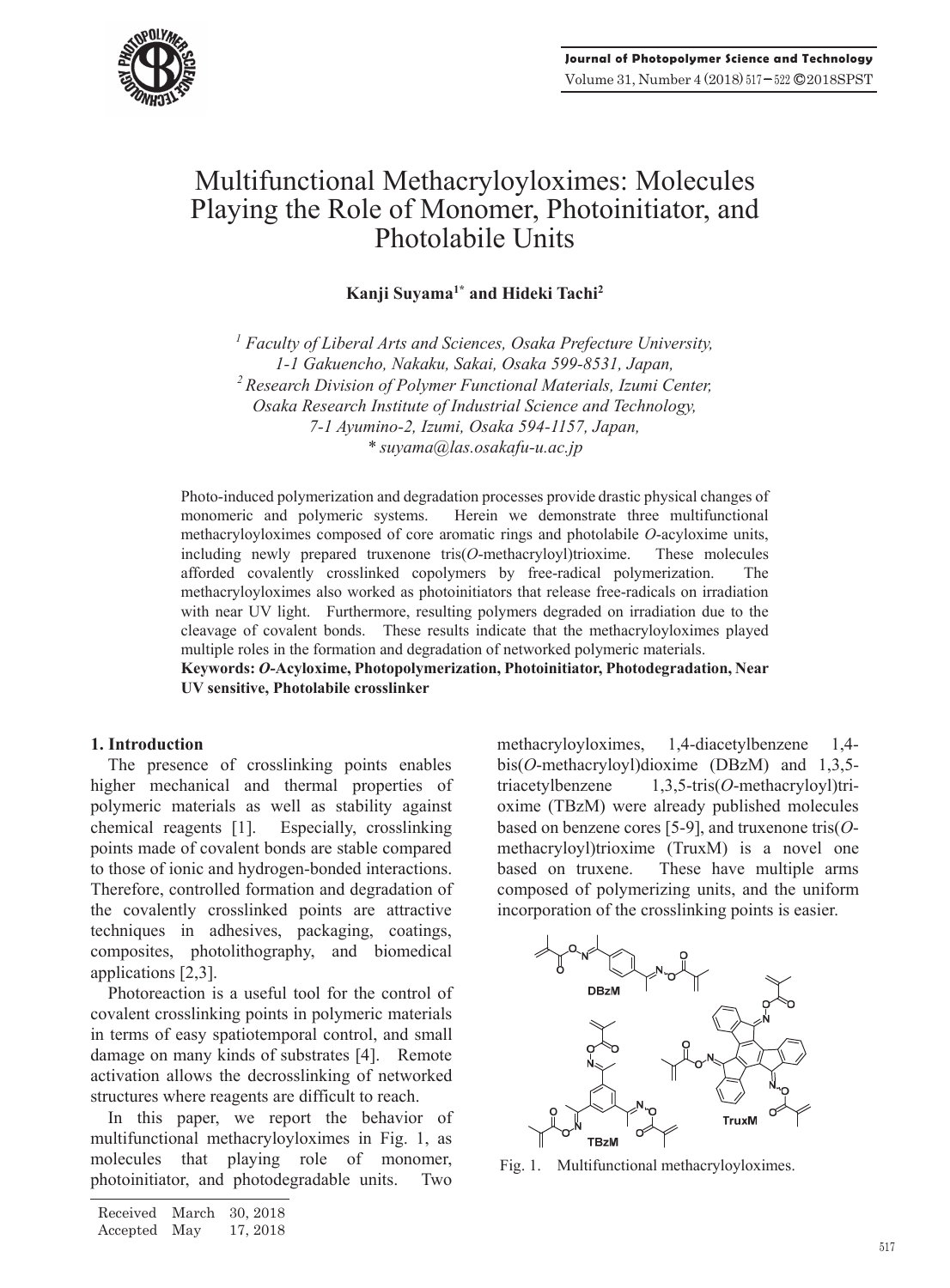

Scheme 1. Photoreactions of *O*-acyloximes.

In these molecules, *O*-acyloxime units were incorporated as photoreactive moieties. The *O*acyloxime units show higher photoreactivity and moderate thermal and chemical stabilities. From the viewpoint of multi-functionality, the methacryloyloximes are easily derived from conventional multi-functional aromatic ketones and are advantageous compared to conventional *o*nitrobenzyl moieties [10].

Detailed investigations of *O*-acyloxime photochemistry have been reported, and homolytic N–O cleavage in Scheme 1 was proposed as a main event for many types of *O*-acyloximes [11-13]. Resulting free-radicals and following chemical reactions have been utilized for photo-induced polymerizations [11,14-21], redox reactions [22,23], and cleavage of DNA [24,25].

When we use near UV region of light, deep penetration is possible even in the presence of aromatic compounds, pigments, and fillers, and many types of light sources including LEDs are available [26]. Thus, sensitized (DBzM and TBzM) and direct photoreactions of TruxM were attempted using near UV light. Truxene units absorb in this region of light, and truxene-based photoinitiators have been proposed recently [27-29].

# **2. Experimental**

# 2.1. Materials

Methyl acrylate (MA), butyl acrylate (BA), and ethoxyethyl acrylate (EGEA) were subjected to activated alumina column to remove inhibitors before use. Diphenyl(2,4,6-trimethylbenzoyl) phosphine oxide (TPO) and 2 isopropylthioxanthene-9-one (ITX) were recrystallized from hexane. Truxenone trioxime was obtained as described previously [30].

# 2.2. TruxM

In a flask, 2.15 g (4.99 mmol) of truxenone trioxime was dissolved in 100 mL of dichloromethane with 24 mg of 2,6-di-*tert*-butyl-*p*cresol and 3.60 mL (2.61 g, 25.83 mmol) of triethylamine. Then a thermometer and a dropping funnel containing 2.24 mL (22.5 mmol) of methacryloyl chloride were equipped to the flask. After cooling the flask in an ice bath, methacryloyl chloride was added dropwise over 18 min, keeping the internal temperature at  $0 \sim 3$  °C. Then, the ice bath was removed, and stirring was kept for 22 h at room temperature. The mixture was quenched by 30 mL of 1.2 N HCl with cooling, washed with sat. NaHCO<sub>3</sub>. The organic layer was dried with Na2SO4, and rotavapped to afford 3.11 g of light tan solid. A part of the solid was chromatographed repeatedly to afford 150 mg (0.236 mmol) of yellow powder. Yield: 4.7 %. <sup>1</sup>H NMR (CDCl<sub>3</sub>): δ 9.71 (3H, d,  $J = 8.0$  Hz, aromatic), 8.15 (3H, d,  $J = 7.2$ ) Hz, aromatic), 7.45 (3H, m, aromatic), 7.26 (3H, s, aromatic), 6.35 (3H, s, =CH), 5.87 (3H, s, =CH), 2.21 (9H, s, CH<sub>3</sub>). <sup>13</sup>C NMR (CDCl<sub>3</sub>):  $\delta$  164.386, 158.254, 141.770, 140.225, 135.011, 132.716, 130.518, 129.583, 129.435, 128.594, 127.419, 19.028. IR (KBr): 1753 cm<sup>-1</sup> (C=O). UV (CHCl3): *λmax* 251.6 (molar extinction coefficient *ε*:  $6.52 \times 10^4$  L·mol<sup>-1</sup>·cm<sup>-1</sup>), 302.2 (4.75 x 10<sup>4</sup>), 344.5  $(2.76 \times 10^4)$ , and 373.9 nm  $(1.42 \times 10^4)$ .

## 2.3. Solubility measurement of copolymer films

Formulations composed of TPO, MA, and DBzM or TBzM were put on a quartz disc  $(20 \text{ mm}^4)$  with a dispenser, covered with a PET film  $(20 \text{ mm}^{\phi})$ , and irradiated with a Hayashi Watch-Works LA410 Xe-Hg lamp  $(250 \text{ mW/cm}^2$  at 365 nm) for 60 s. After removing the covering PET films, resulting films were baked on a hot plate at 80 °C for 2 min, further irradiated with an Ushio ULO-6DQ low pressure lamp  $(1.8 \text{ mW/cm}^2$  at 254 nm), and soaked in THF for 3 min at room temperature. Film thickness was measured with a Mitsutoyo SJ210 contact profilometer (Kawasaki, Japan) using a 5 µm<sup>¢</sup> tip stylus with 4 mN measuring force.

# 2.4. Peel strength measurement

Thermal polymerization of BA and DBzM or TBzM was carried out in ethyl acetate in the presence of 2,2'-azobisisobutyronitrile at 60 ºC with bubbling  $N_2$  gas until the bubbles raised slowly. Obtained polymers were reprecipitated from methanol. The purified polymers were dissolved in acetone (30 wt%), coated on 50  $\mu$ m PET films with an applicator, and dried overnight in reduced pressure at room temperature. The thickness of the films was estimated to be 30 μm from the amount of loaded solution. Then the films were cut into 20 mm  $\times$  80 mm and irradiated with an Ushio UM102 medium pressure Hg lamp (254 and 365 nm were 1.6 and 2.1 mW/cm<sup>2</sup>, respectively) from polymer layer side.

Then the films were fixed on SUS plates, overlapped with another PET film, and pressed by a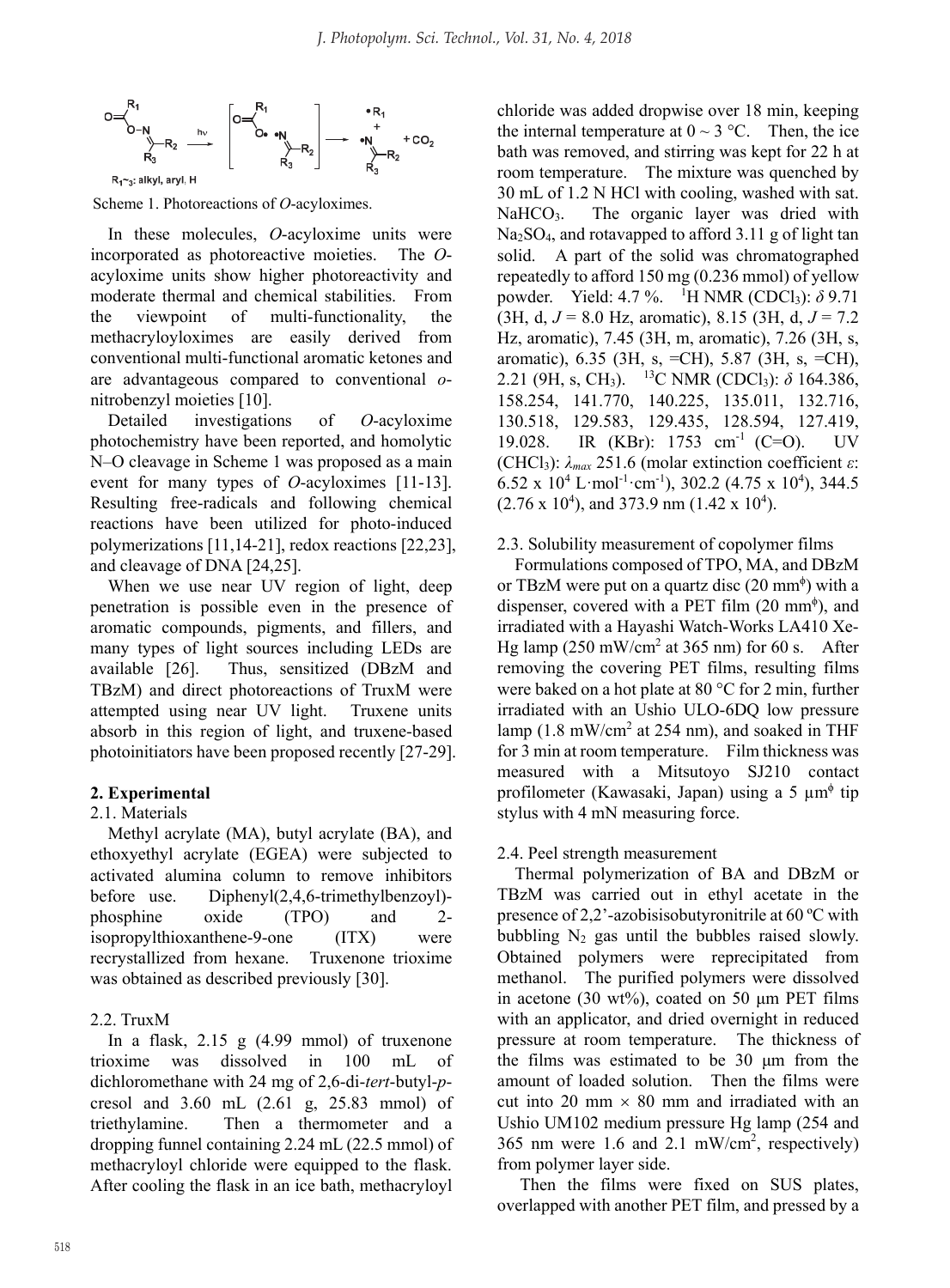roller with 2 kgf. After leaving for 20 min, 180° peel strength was evaluated using an Instron 5582 Materials Testing System.

## 2.5. Rheological measurement

Rheological experiments were performed with a Thermo Scientific HAAKE MARS III rotational rheometer. Formulations were placed between parallel plates and applied an oscillation with a constant frequency at 1 Hz under a constant strain amplitude ( $\gamma = 0.01$ ) in the rheometer. During the measurement, the formulations were illuminated at 25 °C with 365 nm LED light which was introduced through a quartz bottom plate [7-9,30].

#### **3. Results and discussion**

3.1. Characteristics of methacryloyloximes

Methacryloyloximes were prepared by oximation of corresponding aromatic ketones followed by coupling with methacryloyl chloride. By this easy processes, DBzM were obtained in good yield, although isolated yields of TBzM and TruxM were low. The solubility of the methacryloyloximes was fairly low in organic solvents, probably due to highly symmetric and planar structures.

<sup>1</sup>H NMR spectra of the methacryloyloximes were simple even in aromatic regions, reflecting their symmetrical structures. Isomers on C=N units have been discussed [14,15,18], especially for  $\alpha$ oxoacyloximes. Although two isomers *E,E / E,Z* (DBzM) and *E,E,E* / *E,E,Z* (TBzM and TruxM) are possible, we did not identified the isomer distribution from the spectra.

Figure 2 shows UV-vis spectra of the methacryloyloximes. DBzM and TBzM have π- $\pi^*$  absorption bands around 275 and 250 nm, respectively, and are transparent above 325 nm. TruxM has an absorption band in the region of 470- 290 nm along with a strong band around 250 nm. The absorption edge is extended to 472 nm, and *ε* at 365, 405 and 436 nm were  $1.47 \times 10^4$ , 7.24  $\times 10^3$ and  $1.28 \times 10^3$  L·mol<sup>-1</sup>·cm<sup>-1</sup>, respectively.

## 3.2. Methacryloyloximes as monomers

Methacryloyloximes can be polymerized in freeradical mode. DBzM and TBzM were photopolymerized with MA in the presence of TPO as a photoinitiator. Here, only TPO would absorb light from Hg-Xe lamp, and liquid formulations containing small amount of DBzM and TBzM turned into hard and smooth-surfaced films with 5 μm thickness on irradiation. These films were insoluble into THF, suggesting the formation of



Fig. 2. UV spectra of  $1.0 \times 10^{-5}$  M solutions of DBzM  $(CH_3CN)$ , TBzM (CH<sub>3</sub>CN), and TruxM. (CHCl<sub>3</sub>).

networked structures. In the absence of methacryloyloximes, resulting MA homopolymer was not hard film but viscous tar which was soluble in THF.

BA was also polymerized thermally to form tacky, low glass transition temperature materials which can be applied to pressure-sensitive adhesives (PSAs). As shown in Table 1, 180° peel strength of the PSA layers were much improved by the presence of small amount of the methacryloyloxime.

Table 1. Peel strength of PSAs obtained by thermal polymerization of methacryloyloximes and BA.

| Polymer <sup>a</sup> | $Mn^b$  | $180^\circ$ Peel strength <sup>c</sup><br>(N/20mm) |
|----------------------|---------|----------------------------------------------------|
| <b>PRA</b>           | 99,500  | 1.72                                               |
| $DBzM(0.025)$ -BA    | 119,500 | 6.76                                               |
| TBzM(0.016)-BA       | 716,600 | 4.25                                               |

a) Numbers in parenthesis show mol% of methacryloyloximes in feed.

b) Measured by size exclusion chromatography with polystyrene standards and THF eluent.

c) 100 N load cell at 300 mm/min. Sample layer: 30 μm thickness and 20 mm wide on PET substrates.

#### 3.3. Methacryloyloximes as photoinitiators

*O*-Acyloximes and their derivatives have been known as good photoinitiators, and some are commercially available [16,17]. Therefore, methacryloyloximes are also anticipated as photoinitiators.

In order to confirm the ability of initiation, viscoelastic parameters changes during irradiation at 365 nm light using a photorheometer for BA/TBzM/ITX and BA/DBzM/ITX systems were monitored [7-9]. On irradiation, storage (*G'*) and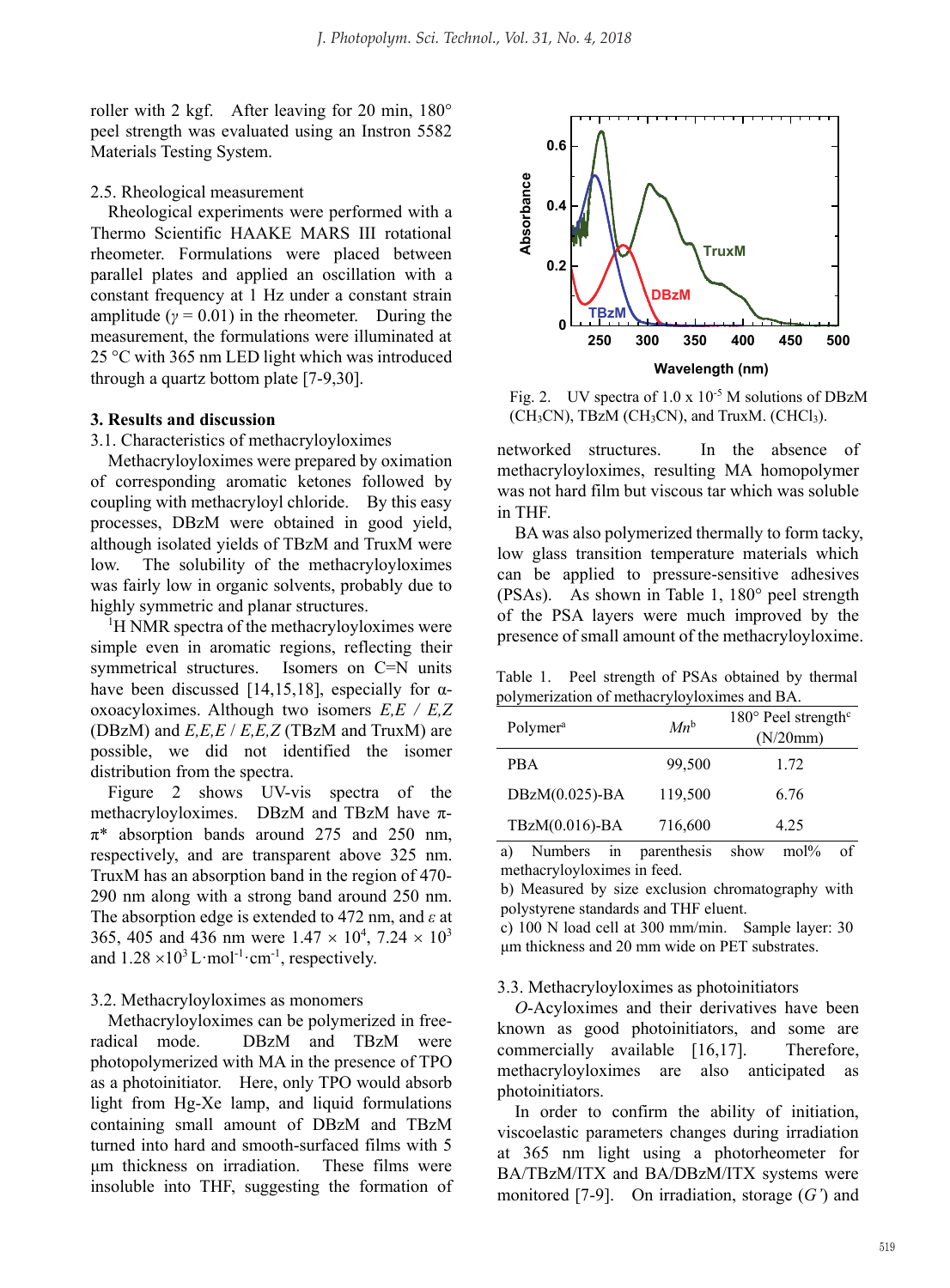

Fig. 3. Changes of viscoelastic parameters of TruxM / EGEA =0.05 /100 (mol/mol) on irradiation with 365 nm LED light  $(41 \text{ mW/cm}^2)$ . Plate gap: 500 µm.

loss (*G''*) moduli for both systems increased even in the absence of TPO. In the same condition, the photopolymerization for BA alone, BA/DBzM, and BA/TBzM systems did not proceed, and the photopolymerization of BA/ITX system was very slow. These results suggest that photoreaction of *O*-acyloxime units sensitized by ITX initiated the polymerization.

Similar photopolymerization was attempted for TruxM/EGEA system without an additive. Figure 3 shows the profiles of *G', G''*, absolute value of complex viscosity  $(|\eta^*|)$ , and *tan*  $\delta$  (= *G'' / G'*) on irradiation at 365 nm, where the parameters increased with increasing irradiation time. These results indicate that direct photolysis of *O*-



Fig. 4. UV spectral changes of  $2.0 \times 10^{-5}$  M chloroform solution of TruxM on irradiation with Hg-Xe lamp. Numbers in the figure show irradiation time (250  $mW/cm<sup>2</sup>$  at 365 nm).

acyloxime units proceeded in the absence of sensitizer.

Spectral changes of TruxM on irradiation were measured to analyze its photoreaction. As shown in Fig. 4, UV spectral changes of TruxM solution on irradiation with a Hg-Xe light indicate that peaks at 251 and 302 nm and some shoulders decreased on irradiation for 1 min, and only the former peak decreased on further irradiation. In  ${}^{1}H$  NMR spectral changes, all peaks due to TruxM decreased on irradiation, resulting only broad aromatic band at 7~8 ppm as shown in Fig. 5. These results were not informative, although IR spectral changes in KBr pellet in Fig. 6 show peak appearance at 2335, 1704, and  $1568~1592$  cm<sup>-1</sup> along with a decrease in most of characteristic peaks including  $1753 \text{ cm}^{-1}$ due to C=O stretching band, showing that the photolysis C=O moiety in *O*-acyloxime unit and the formation of  $CO<sub>2</sub>$  aromatic ketone units.

The above initiation reactions are explained by the generated free radicals in paths i and ii in Scheme 2. Although the photolysis of *O*acyloxime units leads to the degradation of polymerized methacryloyloximes (path iii), polymerization caused by generated free-radicals is



Fig. 5. 1 <sup>1</sup>H NMR (CDCl<sub>3</sub>) spectra of TruxM (i) before, and after irradiation for (ii) 5 min and (iii) 20 min with Hg-Xe lamp (250 mW/cm<sup>2</sup> at 365 nm).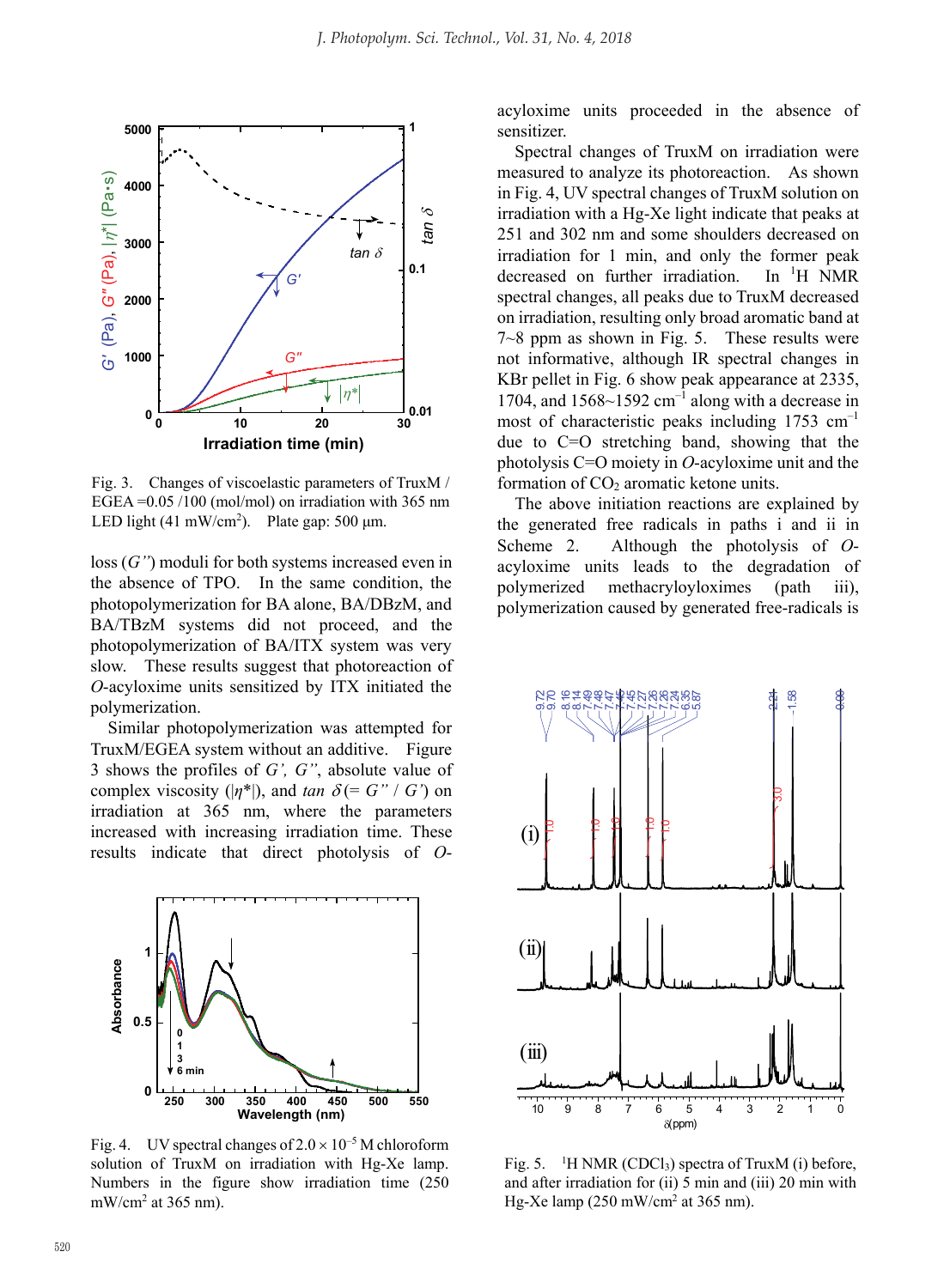

Fig. 6. IR spectral changes of TruxM in KBr pellet on irradiation with a Hg-Xe lamp (250 mW/cm<sup>2</sup> at 365 nm). Numbers in the figure show irradiation time and wavenumbers of peak top. The dashed line shows IR (KBr) spectrum of TruxM irradiation in CDCl<sub>3</sub> for 20 min followed by rotavapped with KBr powders.



Scheme 2. Proposed photoreactions of TruxM.



Fig. 7. Film thickness changes of photopolymerized copolymers of MA and methacryloyloximes on irradiation with a low pressure Hg lamp followed by soaking in THF for 3 min. Numbers in parenthesis show mol% of methacryloyloximes in feed. Film thickness before the soaking: 5 μm.

much faster and would be predominant in the early stage of photoreaction.

#### 3.4. Photolabile properties

The photolabile property was accomplished for DBzM-MA and TBzM-MA crosslinked films. Although the films were almost insoluble in THF, film thickness after irradiation followed by soaking in THF decreased on irradiation at 254 nm as shown in Fig. 7. These results clearly indicate the proceeding of decrosslinking to form linear polymer chains [5,6].

Soluble fractions in THF were collected, filtered, and their molecular weights were measured by SEC. Although the SEC profiles of MA homopolymer, DBzM-MA, and TBzM-MA were almost identical, the molecular weights of TBzM-MA was slightly smaller than that of DBzM-MA.

For DBzM-BA or TBzM-BA systems, the degradation was confirmed by the decrease in peel strength after irradiating with medium-pressure Hg lamp [9].

Unfortunately, we have not detected the degradation behavior for systems containing TruxM. However, polyurethane films composed of truxenone trioxime, polyethylene glycol, and hexamethylenediisocyanate showed the decrease in *G'*, *G''*, and |*η*\*| on irradiation at 365 nm, suggesting that slow photoreaction of *O*-acyloxime units proceeded [30].

#### **4. Conclusion**

Three methacryloyloximes were successfully incorporated in networked polymers, and sensitized (DBzM and TBzM) and direct (TruxM) photolysis reactions initiated the polymerization of acrylates.